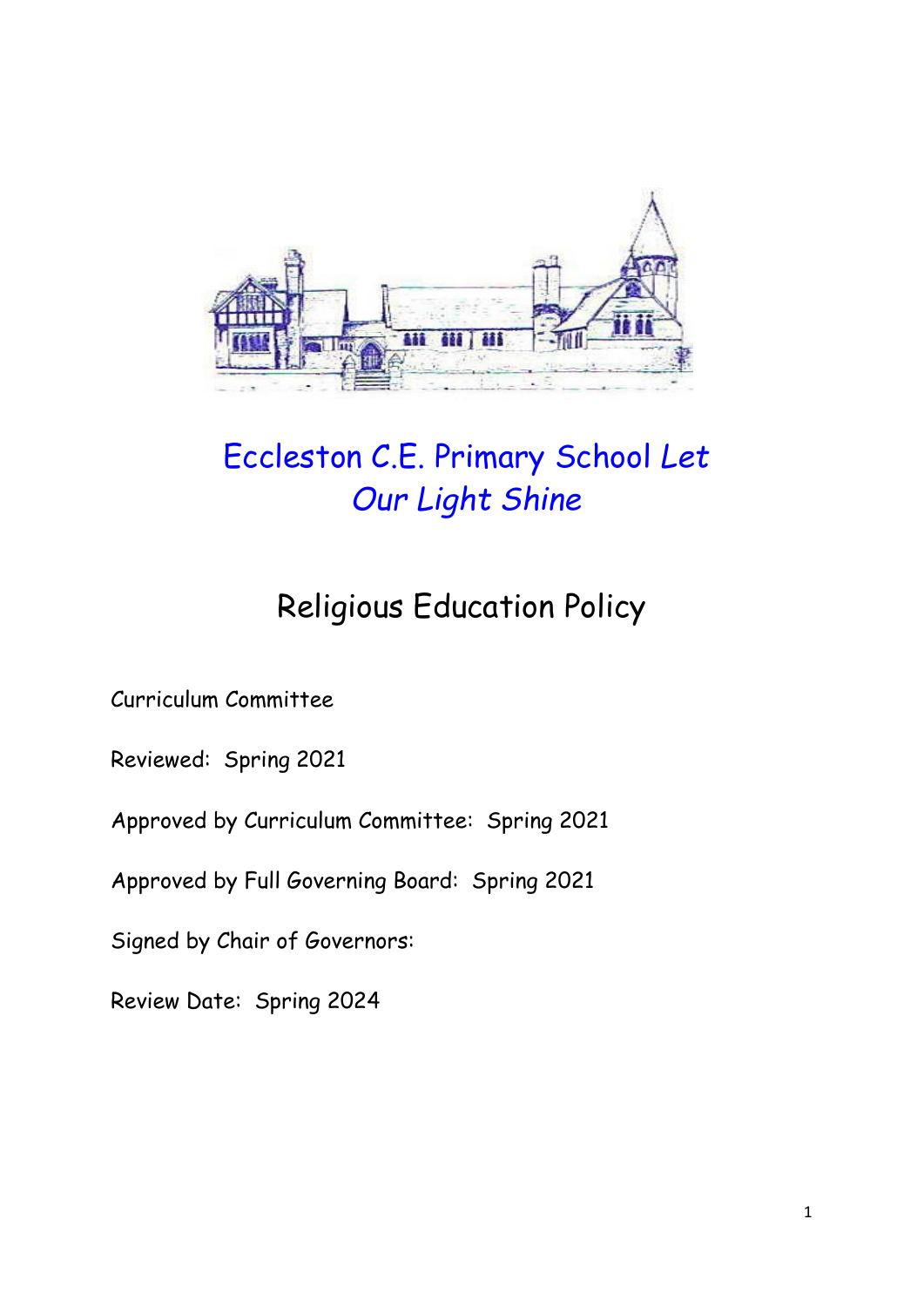### **ECCLESTON C.E. PRIMARY SCHOOL**

#### **Religious Education Policy**

Eccleston Church of England Primary School is committed to high quality learning for all, within the values and virtues of the Christian tradition.

The Christian values underpinning our school are;

Friendship, Forgiveness, Trust, Joy and Celebration, Thankfulness and Love.

#### **THE IMPORTANCE OF RELIGIOUS EDUCATION**

To a Church school, religious education and collective worship should be seen as part of an integrated experience, with collective worship acting as an expression of what is taught in many RE lessons. Pupils gain a religious education in its fullest sense in a Church school through good, well-planned and well-organized collective worship, through the example of Christian teachers, and through the quality of RE teaching.

#### *The Way Ahead, para 4.14*

Religious Education provokes challenging questions about the ultimate meaning and purpose of life, beliefs about God, the self and the nature of reality, issues of right and wrong and what it means to be human.

Religious Education encourages pupils to learn from different religions, beliefs, values and traditions while exploring their own beliefs and questions of meaning. *(Religious Education: the non-statutory national framework)* 

Religious Education makes a distinctive contribution to pupils' learning by enabling them to reflect upon themselves as whole people, experiencing life through the body, the mind and the spirit. The purpose of Religious Education is to help pupils understand the significance of religion and its contribution to their spiritual, moral, social and cultural development.

*(Cheshire Agreed Syllabus 'Encounter and Response')*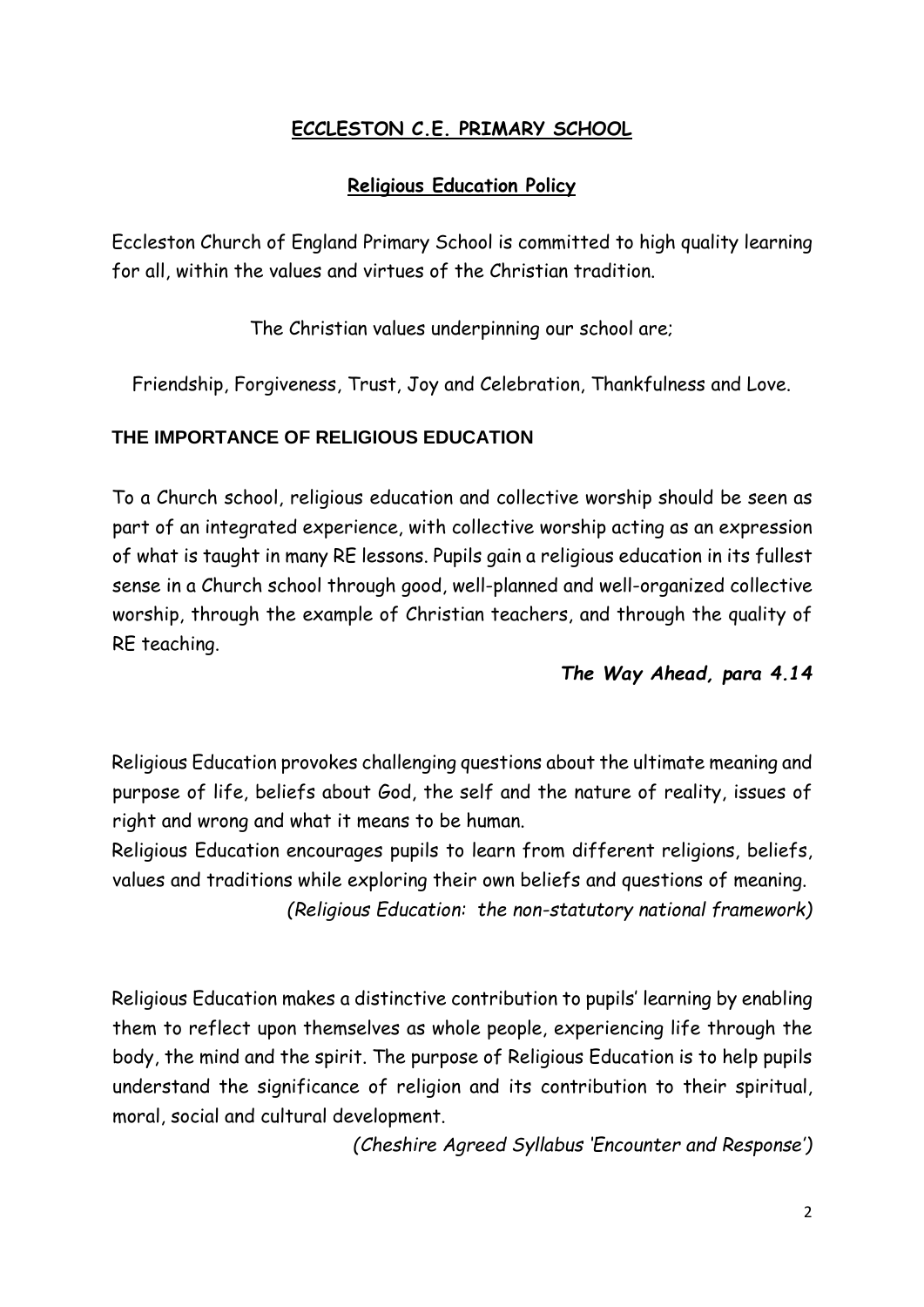#### **Introduction**

This document is a statement of the aims, principles and strategies for the teaching and learning of Religious Education at Eccleston Church of England (Aided) Primary School.

# **The spiritual and moral development of our children underpins all aspects of our school life.**

As a Church of England Aided school we believe religion underlines all aspects of the curriculum.

As a Church of England Aided school our aim is to build our school and our curriculum on Christian principles and practices, promoting moral and social responsibility, a concern for the environment and a respect for other faiths and cultures. A fundamental part of that is delivery of high quality, explicit RE teaching.

### **Legal Requirements**

Eccleston Primary School is a Church of England Aided School; therefore Religious Education must be taught in accordance with the Trust Deed and should reflect the rites, practices and beliefs of the Church of England. The governing body is responsible for the subject in the school. This is delegated to the Headteacher and the Religious Education subject leader on a daily basis. The majority of work in Religious Education at Eccleston CE School will be based on the Christian faith with the introduction of one other major world religion – Judaism – at Key Stage 1, and then the study of Judaism, Hinduism, Islam and Sikhism at Key Stage 2.

Religious Education will be allocated not less than 5% of the timetable. In Key Stage 1 this amounts to between 40-50 minutes per week totalling 36 hours over the year. In Key Stage 2 children are taught Religious Education for 1  $\frac{1}{4}$  hours per week totalling 45 hours over the year. At Eccleston CE Primary School, staff ensure coverage by block planning units of work for each term.

#### **Special Educational Needs**

Children with special educational needs will work alongside the other children in their group, as in other curriculum areas, but differentiation in approach,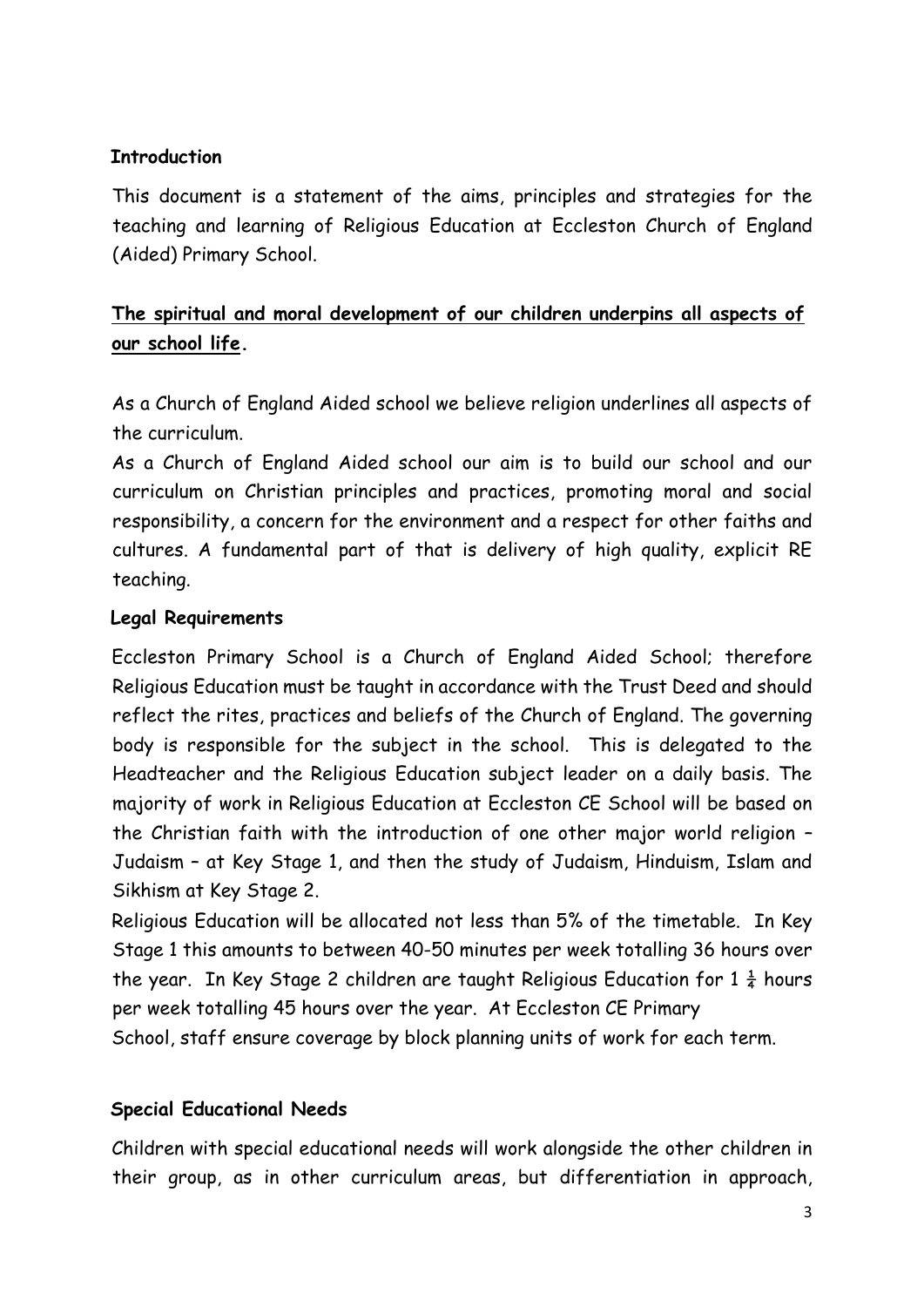language and expected outcome will be appropriate to the varying needs in the class. We aim to meet the full entitlement of every child in our school. To optimize inclusion the children's differing needs for learning (including children with special educational needs) will be addressed through differentiated activities. I.E.P's and I.B.P's may support children who are identified as having special educational needs. These will specify differentiated learning and assessment. (*See separate SEN school policy).*

#### **Equal Opportunities**

Religious Education as an essential part of the curriculum should be relevant, worthwhile and accessible to all. It should express that all pupils are loved and valued by God as part of creation. We aim to help the children in our school to respect themselves and to be sensitive to the needs of others.

### **Withdrawals**

Parents have a right by law to withdraw their children from the Religious Education curriculum. In this event, the school will undertake responsibility for the supervision of withdrawn pupils with regard to health and safety, and alternative work will be provided.

#### **Aims**

The purpose of teaching Religious Education in school is:

- To show children that Christianity is about following the living God, Father, Son and Holy Spirit and is relevant to their daily lives.
- To extend children's ability to reflect upon themselves as whole people, experiencing life through body, mind and spirit.
- To help pupils understand the significance of religion and its contribution to their spiritual, moral, social and cultural development.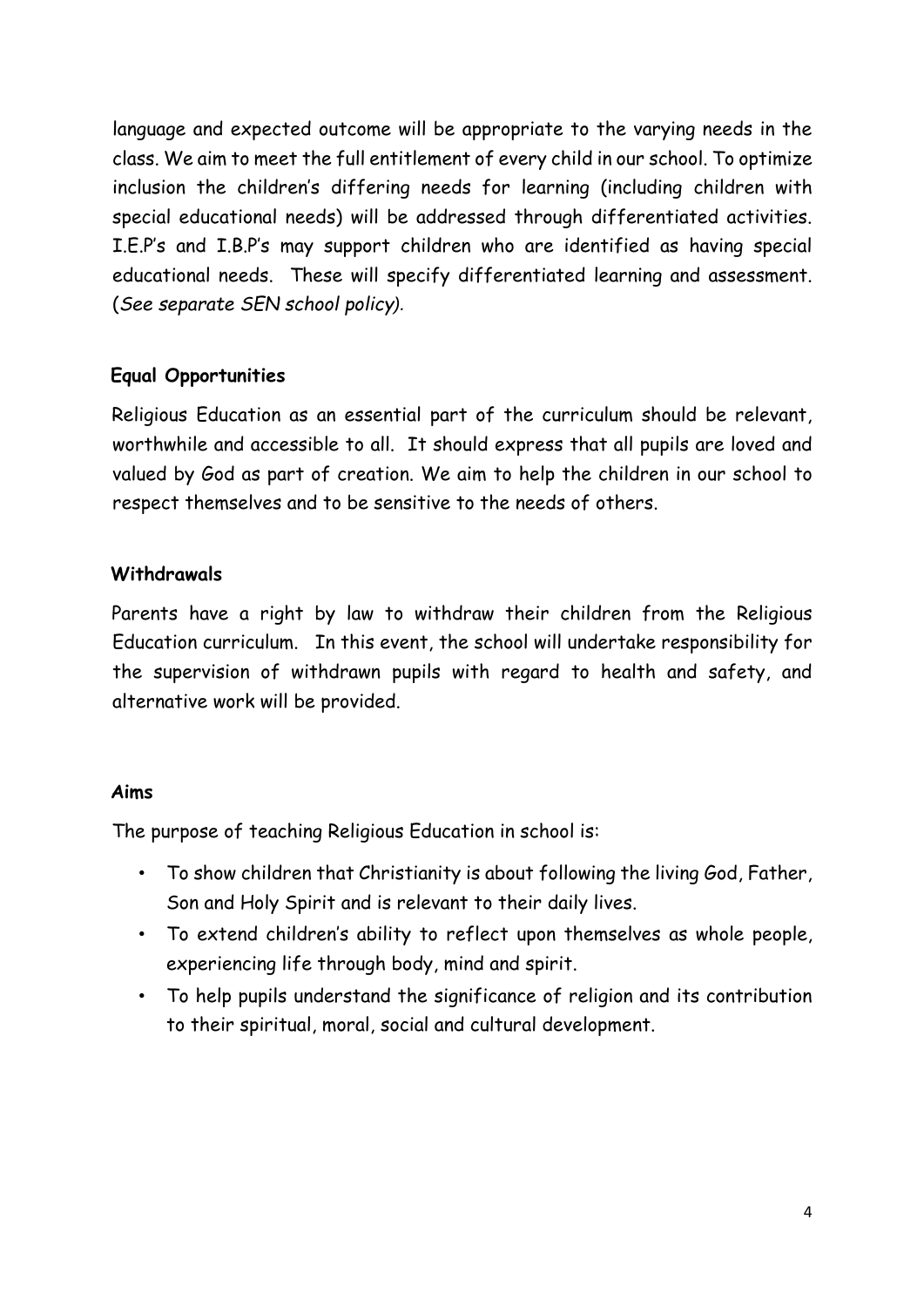#### **Principles**

We aim through our teaching:

- To provide a course of Religious Education within the framework of the Diocese of Chester Religious Education Guidelines appropriate to the educational needs of the children in our school, at their different stages of development. We do this through the Rochester Scheme of work.
- To contribute to the spiritual, social and moral development of the school as a caring community and the pupils as individuals.
- To assist and encourage experience of Christian life and worship.
- Through study of major world religions to encourage an understanding and appreciation of the rich diversity of religious belief and practice in society today.

We aim to encourage the children in our school:

- To grow in awareness of others through learning activities involving sharing and co- operation and to develop trust and respect for others.
- To formulate their own sense of purpose in life and to embark upon a personal search for a faith by which to live.
- To learn something of the religious experiences of others.
- To develop their own beliefs, values and ideals in the light of their experiences
- To develop respect for other people, their beliefs and their life-styles.
- To develop an enquiring attitude towards religion and to explore activities of prayer and worship.

# **Entitlement**

The children's entitlement is based upon two attainment targets, and these provide the basis for our planning and teaching:

# **AT1** *Learning about Religion*

….*to gain knowledge and understanding of the beliefs and practices of Christianity in particular and world religions in general.*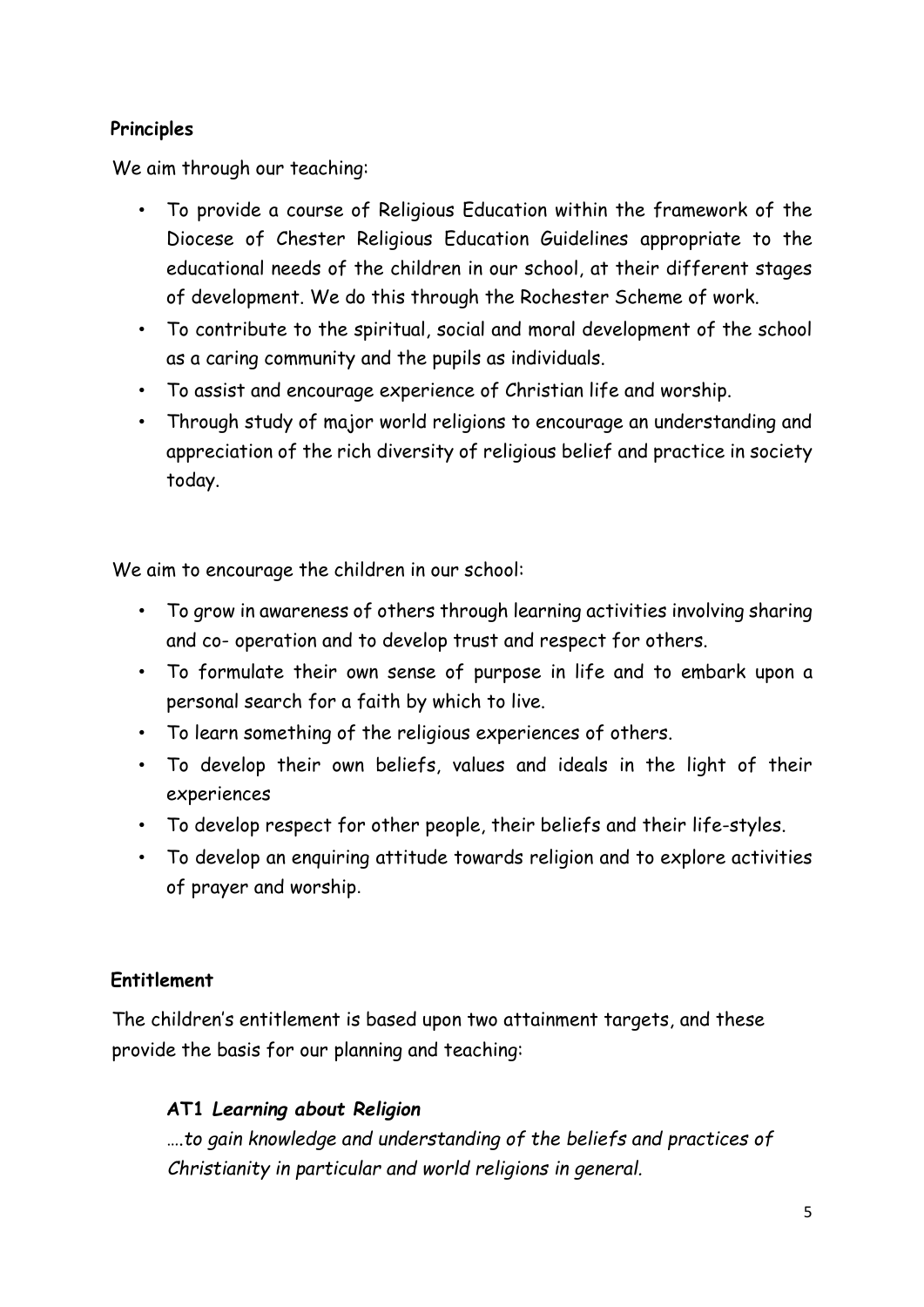## *AT2 Learning from Religion*

……*developing the capacity and skill to respond thoughtfully to and evaluate what they learn about religions.* 

In the main, Religious Education will be taught as a discrete subject although the approach may vary. For example in Key Stage 1 it may be more appropriate to integrate some areas of the Religious Study programme into a general topic with a thematic approach.

Religious Education in Eccleston CE School is organized using a whole school overview or plan. This lays out which units, or themes, should be studied by each year group.

Wherever possible all children will learn from primary source material as well as through the use of outside speakers with relevant experience and audio-visual aids. The work of Religious Education in the school may also be supported by visits to places of worship and drama workshops and visiting theatre companies.

## **Implementation**

- Religious Education will be taught throughout the school, mainly by the class teacher, and may be supported from time to time by clergy from local churches and visiting speakers.
- Religious Education may be taught in a 'whole class' setting but with flexibility to allow for discussion, questioning and reflection in small groups and individually.
- Visits to local churches such as St Mary's, Eccleston, St Mary's, Pulford, and Chester Cathedral.
- A variety of teaching approaches are encouraged:  $\circ$  Teacher presentations, role play and story-telling; o Questions and answer sessions, discussions and debates; o Individual and group research; o Photographs, pictures and maps;  $\circ$  I.C.T, television, video, film, tape, CD, radio and PCs to research and communicate ideas.
- Religious Education may be integrated with other subjects as appropriate - for example ICT, History and PHSCE.
- Religious Education resources will be reviewed and updated regularly, considering budgetary constraints.